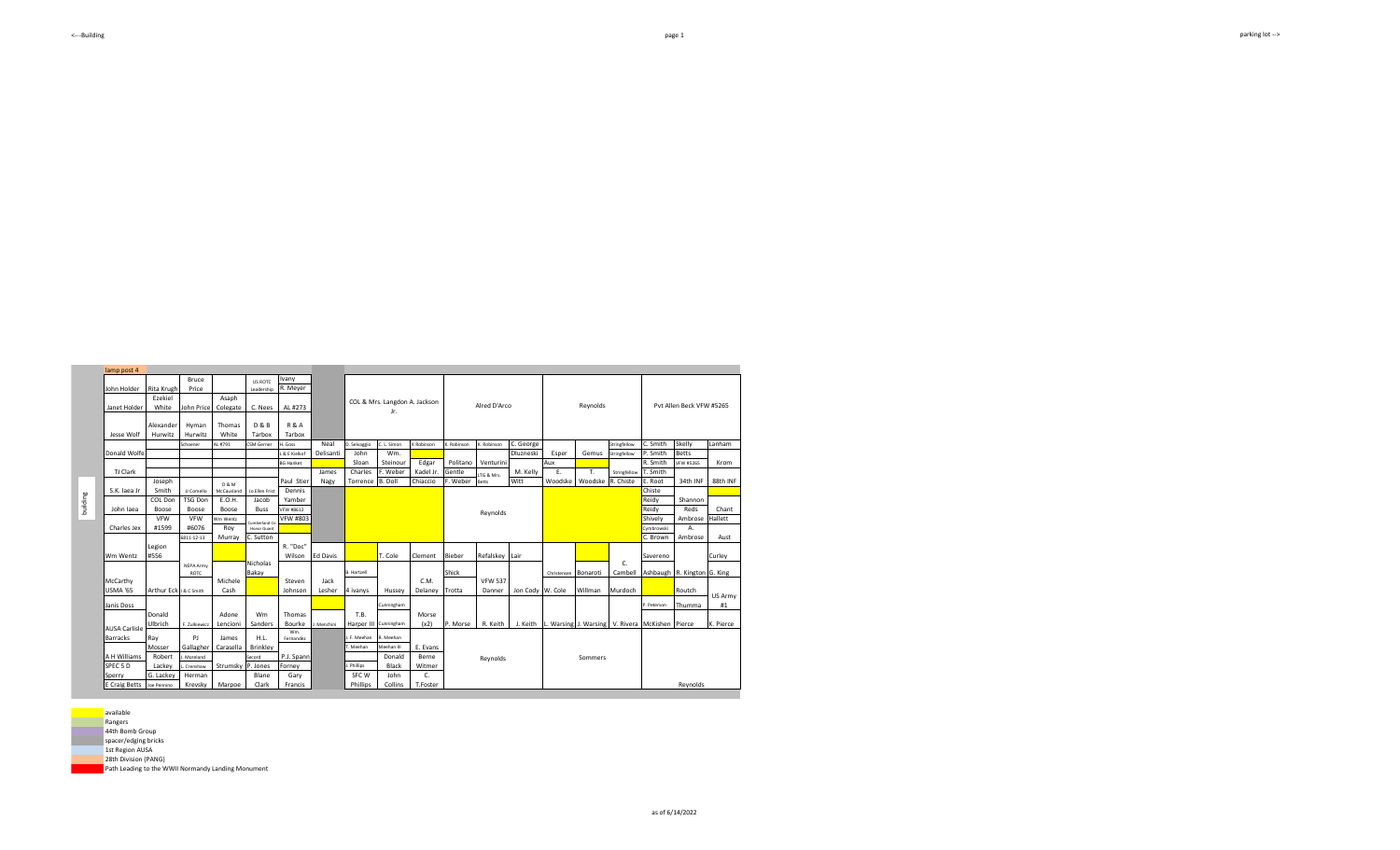

D. J. Stern J. P. Stern

R. Huysma

R. Iacangel T. Stern

A. Schepis S. Hopkins A. Schepis M. Schepis F. Schepis

T. Vona

| Pvt Meyer Cohen                                                                                                                                                     | Steven Dile                                                                                                                   | American Legion #168                                      | Mantech                                                                                    | American Legion #469                                                                    | Misiti                                                                                                            |                                                                                                                                                          | James Arthur Herbert                                                                                                                                                                             | 8th Co Ranger Korean War                                                                                                                                   | lamp post 3<br><b>Robert Black</b>                                                                                                                                       |                                                                                                                                                                    |                                                                                                    |
|---------------------------------------------------------------------------------------------------------------------------------------------------------------------|-------------------------------------------------------------------------------------------------------------------------------|-----------------------------------------------------------|--------------------------------------------------------------------------------------------|-----------------------------------------------------------------------------------------|-------------------------------------------------------------------------------------------------------------------|----------------------------------------------------------------------------------------------------------------------------------------------------------|--------------------------------------------------------------------------------------------------------------------------------------------------------------------------------------------------|------------------------------------------------------------------------------------------------------------------------------------------------------------|--------------------------------------------------------------------------------------------------------------------------------------------------------------------------|--------------------------------------------------------------------------------------------------------------------------------------------------------------------|----------------------------------------------------------------------------------------------------|
| Dabrowski<br>Mitchell<br>Mogle<br>Dabrowski<br><b>USFA</b><br>Trust<br>Trieste<br>Austria                                                                           | J.M.<br>Mitchell A.L. Laubscher<br>Laubscher<br>Mitchell C Co 6/68<br>Paul Miller Zonarich<br>Hays                            | Letchworth<br>Emery<br>Roe<br>AHCF                        | D. Friend Dube<br>Marie<br>Painter<br>Trego<br>J.P.<br>V. A. Becker<br>Meyers<br>G. Stoner | VFW<br>Wm<br>#5956<br>Miller<br>D. Myers<br>F. Thaler Povolitis<br>VFW #7012<br>Bullock | D.<br>Nicholas<br>Misiti<br>Yentzer<br>. Gaugler C. Gaugler<br>Zanis<br>M. Edmonds<br>. Povinelli<br>P. Povinelli | Menaker M. Faith<br>Teich<br>J. Faith<br><b>Oppy</b><br>J. Gasper R. Campbe Jorgenson<br>T.A.<br><b>B.</b> Campbe Nicholson<br>Girdon<br>T. Wav<br>Rollo | Hosch<br>Strand<br>Craig<br><b>Tisak</b><br><b>Fllis</b><br>Cisneros<br>Cook<br>Rosen<br><b><i><u>estenheffe</u></i></b><br>Watson<br><b>Black</b><br>Rivera<br>Wehland<br><b>Silka</b><br>Trout | W. Shaw Rivera<br>Villiamson<br>R. Smith<br>Diaz<br>Zago<br>Uldall<br>Erb<br>Kennedy<br>P. Moore<br><b>Herber</b><br>N. Cox<br>G. Hall<br>Velo<br>Sullivan | Oulmette Fiore<br>Torres<br>Velasco<br>Wiggins<br><b>Inimoulle</b><br><b>McNeely</b><br>Gregory<br>Carr<br>. Henry<br>Strong<br>iacherini<br>White<br>Almeida<br>Snavely | K. Smith<br>Hardground<br>Hodak<br>SSD<br>Washhurn<br>Patrick Car <mark>lton</mark><br>Berry<br>Baldridge<br>l. West<br>Zagursky<br>H. Hale<br>. Gree<br>M. Bailey | 6811-12-12 M.W. Lee<br>J.L. HatlebeM.L. Minte<br>Beittel<br>Karen<br>Bailey Wojciechowski L. Baker |
| Furber<br>Gold Star<br>Ambrose Interns '03<br>Central PA<br>Cobb<br>Sprecher<br>D. Barrick<br>S.Leach<br>Rodier<br>Stemple<br>Aux Ir.<br>Chant<br>Aust<br>NB Morgan | Grubbs<br>Kroh<br>M. Driscoll<br>Weiler<br>J. Ritter<br>Interns<br>'03<br>Hogan<br>Pattison LA Walker<br>M.J. Carr<br>Heffron | Hoinski<br>Hal Weiler Giamario<br>Arvidson<br>MW Robinsor | 12th Cav<br>2nd BN 12th Cav<br>Alpha Co<br>Bravo Co                                        | 12th Cav<br>L. Keene<br>Wright<br>Delta Co<br>SR Johnson<br>Echo Co P. Smith            |                                                                                                                   | AWC Class of 1976 40th Reunion                                                                                                                           | Dedicated to all Rangers past<br>present future                                                                                                                                                  | <b>WWII Ranger BNS</b>                                                                                                                                     | Ranger 20 Wars                                                                                                                                                           | J. Hammerbacher                                                                                                                                                    | Capital Area Rental Property<br><b>Owners Association</b>                                          |
| D. Ream<br>AHCF<br>KW Vets 178 Cushman<br>R.J. Mever R. Miller<br>Anderson                                                                                          | Wagonhurst<br>Sessoms<br>S. Thompso<br>$\times$<br>Shabloski<br>Vogelsong                                                     | Dwyane Williams<br>Rav Miller Bouch                       | Charlie Co 12th Cav<br>HQ Co<br>Palazetti<br>Dziura<br>Lackovic<br>Daniel Lee df Consult   | 12th Cav<br>Fox Co D. Funk<br>AMSC<br>Gentile<br>wle P. K<br>Alumni                     | John<br>Giblin                                                                                                    | Mehosky<br>R. Clark R. Shields Halliday Cushman<br>Dial<br>Lew Meyer                                                                                     | Darby<br>Kenetski E. Black<br>AL #998<br>Hudnell                                                                                                                                                 | Stabler<br>Temkin<br>Mascari<br>Strausbaugh Van Cott Altieri<br><b>Edlin</b><br>M. Jackson Fleser                                                          | Rankin<br>McVay<br>R. Cadmus<br>J. Lynch                                                                                                                                 |                                                                                                                                                                    | Carroll W. Spoon J.D. Schultz J. Henderson E. Chamberlain J. Stumpf<br>J. Keen                     |
| Williams<br>Williams<br>Levine<br><b>Enterprises</b>                                                                                                                | St.<br>Alvey<br>Levine<br>School<br>Family<br>Keefer                                                                          | Michael Wm Tanis<br>Joseph<br>Price<br><b>Sr</b>          | <b>AWC Class</b><br>Fred<br>of 2003<br>Miller Jr<br><b>Russ Clark</b>                      | Rocky<br>Dionel<br>Dionel<br>Bleier<br>Aviles<br>Aviles                                 | Melanie<br>Huges<br>Hank<br>Tabler<br>Roy Witt<br>Arrington                                                       | Cosgrove<br>Morrison<br>Palazzetti<br>Lacquemer                                                                                                          | M <sub>1</sub><br>Lomell<br>McCausland                                                                                                                                                           | Barricklow C. Miller Markham Ketzer<br>Meade<br>DeFoe<br>Nethken Goad                                                                                      | W. Petty<br>Naughton                                                                                                                                                     | Maffey Carnell Halliday<br>Pieruccini                                                                                                                              | M.<br>Creamer P. Walters M. Shomaker                                                               |
| John B. Trussell                                                                                                                                                    | Arthur W. Bergeron Jr                                                                                                         | COL Stephen Bowman                                        | Rodney Scafidi                                                                             | Seminar 9 USAWC Class of 2007                                                           | Anthony Remza                                                                                                     | Jules Petit                                                                                                                                              |                                                                                                                                                                                                  |                                                                                                                                                            | <b>MoH Champions</b>                                                                                                                                                     | MoH Advocates                                                                                                                                                      | MoH Advocates                                                                                      |





as of 6/14/2022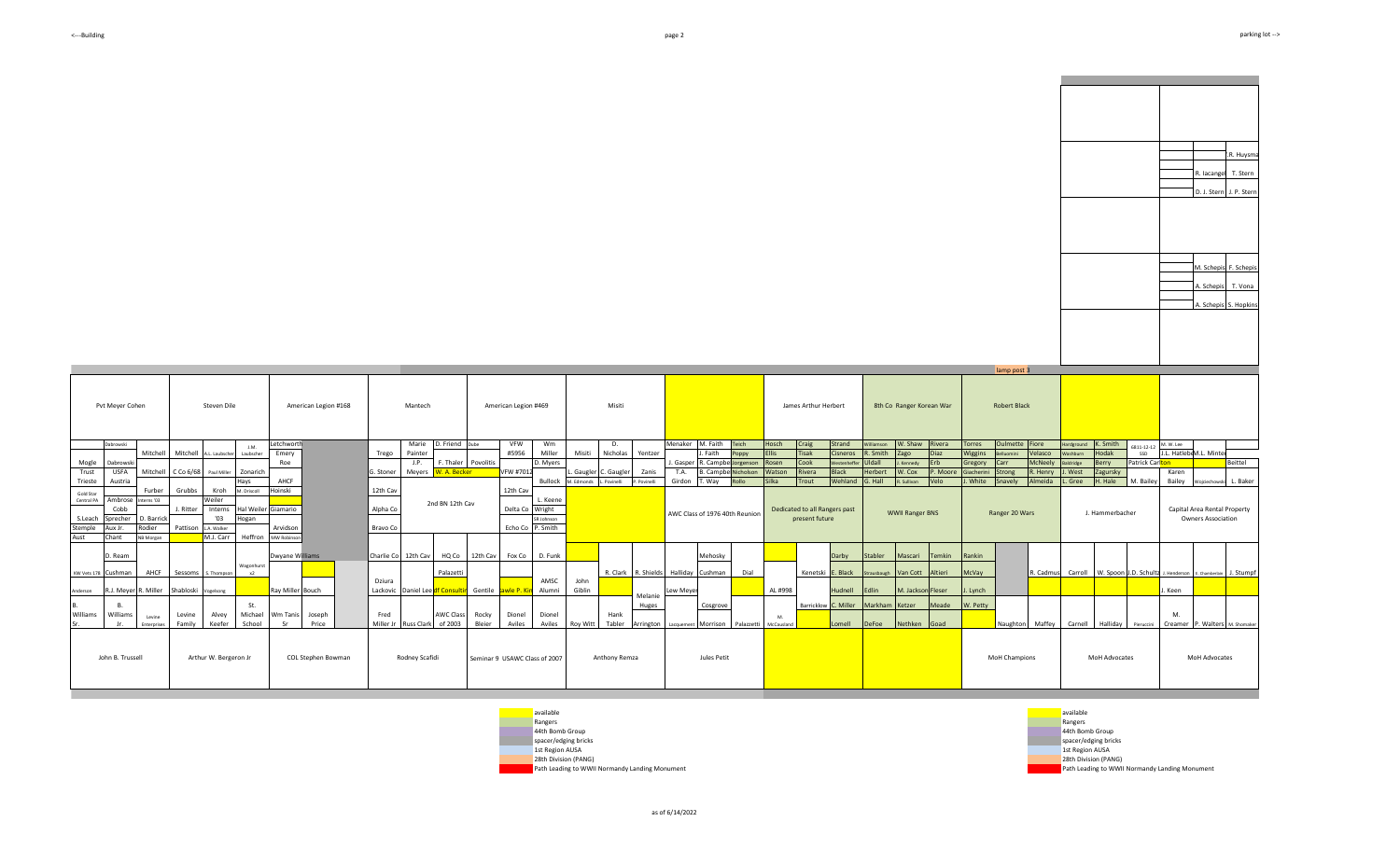|                       |           |                        |                      |                            |                     |                    |            |                             | D. Cardile              |                    |                   |                   |            |                    |                       |              |                        |                                         |         |                          |                   |                                                                                                    |                    |            |                     |                                     |         |                    |                     |                            |                             |                     |                        |                        |                |
|-----------------------|-----------|------------------------|----------------------|----------------------------|---------------------|--------------------|------------|-----------------------------|-------------------------|--------------------|-------------------|-------------------|------------|--------------------|-----------------------|--------------|------------------------|-----------------------------------------|---------|--------------------------|-------------------|----------------------------------------------------------------------------------------------------|--------------------|------------|---------------------|-------------------------------------|---------|--------------------|---------------------|----------------------------|-----------------------------|---------------------|------------------------|------------------------|----------------|
|                       |           |                        |                      |                            |                     |                    |            |                             |                         |                    |                   |                   |            |                    |                       |              |                        |                                         |         |                          |                   |                                                                                                    |                    |            |                     |                                     |         |                    |                     |                            |                             |                     |                        |                        |                |
|                       |           |                        |                      |                            |                     |                    |            |                             |                         |                    |                   |                   |            |                    |                       |              |                        |                                         |         |                          |                   |                                                                                                    |                    |            |                     |                                     |         |                    |                     |                            |                             |                     |                        |                        |                |
|                       |           |                        |                      | K.D. Mellott               |                     |                    |            |                             |                         |                    |                   |                   |            |                    |                       |              |                        |                                         |         |                          |                   |                                                                                                    |                    |            |                     |                                     |         |                    |                     |                            |                             |                     |                        |                        |                |
|                       |           |                        |                      | D.L. Mellott<br>M.R. Mello |                     |                    |            |                             |                         |                    |                   |                   |            |                    |                       |              |                        |                                         |         |                          |                   |                                                                                                    |                    |            |                     |                                     |         |                    |                     |                            |                             |                     |                        |                        |                |
|                       |           |                        |                      | P.R. Mellot M. Garner      |                     |                    |            |                             |                         |                    |                   |                   |            |                    |                       |              |                        |                                         |         |                          |                   |                                                                                                    |                    |            |                     |                                     |         |                    |                     |                            |                             |                     |                        |                        |                |
|                       |           |                        |                      | M. Hopkins R. Ramsey       |                     |                    |            | COLS Rob R.F. Hopkin:       |                         |                    |                   |                   |            |                    | Ramassa               |              |                        |                                         |         |                          |                   |                                                                                                    |                    |            |                     |                                     |         |                    |                     |                            |                             |                     |                        |                        |                |
|                       |           | Cumberland Valley MOAA |                      |                            | Vessey              |                    |            | Robert Adams<br>Ray Christy |                         |                    | Glenn K. Otis     |                   |            | George C. Marshall |                       |              | Task Force 45          |                                         |         | <b>Tabler Brothers</b>   |                   |                                                                                                    | Earl E. Boling     |            |                     | James L. Boling                     |         |                    | John P. McNiff      |                            | Jay Luvaas                  |                     |                        | Richard J. Sommers     |                |
| R.<br>immerma         |           | D. Eddy                | D. Lee               | McGin                      | Sebright<br>Shearer | R. Christy         | R. Christy | <b>R.</b> Christy           | Gatrell                 | Weimer<br>Schuller | Habecker          | Hasse             | Rupert     | R. Swift           | H. Homer              | Spaulding    | . Sickel               | Goslar                                  | Lechner | C.<br>McCarthy           | A. Jones          | Strite                                                                                             | A Romano           | I. Shaffer | . McLaughli         | C. Hale                             | Siraco  |                    | H. Hicks P. Ressler | G. Tarr                    | С.<br>Newbold               | Gutshall            | Hinaman                | H. Angle Wuestner      |                |
| linger                | . Arms    |                        | E. Scholes           | M. Scholes<br>Capital Blu  | E Scholes<br>Melvin | A. Scholes<br>Ross | Barrett    | Jackle                      | Earnhart E. Howard      |                    | Hinaman           | <b>VFW #734</b>   | DeSousa    | G. Swift           | Meneghini             | With Liberty |                        |                                         |         | McCarthy Ranger<br>isen  |                   | F. Pasquali F. J. Pasqua S. Pasquali D. Pasquali J.J. Pasqua J.J. Pasqua J.R. Pasqua B. Pasqualini | .Johnson           |            |                     |                                     |         | Rynard             |                     | E.S. Pasqualini<br>B. Nace |                             | G. Carr             |                        | W. Brown               | Woerner        |
| C. Parrett T. Parrett |           |                        |                      | Cross                      | Wolff               | Peterson           | K. Frein   |                             | Braden Sr.              | Braden Jr.         | Braden III        | Farner            | W. Garrett |                    | J. Murray Kurzawski   | Raaen        | C. Zizzi               | R. Zizzi                                |         | Hudgins Wascavage        | Maloney           | Rutherford                                                                                         | Wm. Billett        | Rothenberg | J. Troy             | Awkerman                            | Belnap  | Lukowski T. Shover |                     | R. Taylor W. Young R. Kuhn |                             |                     | R. Perry               | R. Wolfe II R. Frazier |                |
|                       |           | James E. Perry         |                      |                            | David M. Rocco      |                    |            | Domenic Rocco Jr.           |                         |                    | Domenic Rocco III |                   |            | James Stodart      |                       |              | Joans Eberhart Warrell |                                         |         | John 15:13<br>1st SFOD-D |                   |                                                                                                    | Americo P. Attorri |            |                     | <b>BG Joseph McCarthy</b>           |         |                    | The Perry Family    |                            | M.J. "Jay" Luvaas           |                     |                        | Brian E. Wheeler       |                |
| C.B.                  |           |                        |                      |                            |                     |                    | W.         | DW                          |                         |                    |                   |                   |            |                    |                       |              |                        |                                         |         |                          | <b>Ben Dozier</b> |                                                                                                    | . Tice             |            |                     | . Ramsey                            |         | I. Evans           |                     | Strickland                 |                             | . Flynn             |                        |                        | G. K.          |
| Slease                |           | Gingery                | T. Sullivan          | G. Sullivan                | D. Sullivan         | G. Sullivan        | Sullivan   | Sullivan                    | Kielkopf                | Mayer              | Keck              | Hawkins           | Barrick    | Heiter             | Joerin                | M. Stewart   |                        | J. Tedesco L. Strong W. Mack D. Hoch    |         |                          |                   | M. Fenice D. Eddy                                                                                  |                    | Kashdan    | G. Witt             | G. Johnson                          | AHCF    | Weimer             | A. Harris           | Soucek                     | AHCF                        |                     | .R. Ilgenfrit R. Smith |                        | Bishop         |
|                       | W. Brooks |                        | J. Shrader           | Shrader                    | person              | Presley            | Shrader    | Shrader                     | Shrader                 | Shrader            | RL Shrader        |                   |            |                    | D. N. Smelt R. Smeltz |              |                        | McGlynn Lester Levi W. M. Hale Schiesel |         |                          |                   | . Seip                                                                                             | 3. Rhoads          | Kreider    | M. Kreider          | l. Royer                            | . White | N. White           | R. White            | W.A. Becke A. Stine        |                             | F. Whitlock         | Sentz                  | Fennel                 | Pattison       |
| I. Humphrey           | Wm. Rose  |                        | Murray<br>Hackenburg | ombardo.                   | Harker              | Cressler           | Joanne     |                             | Lynch Atkinson Wm Tanis | Tilton             |                   | C. Boyer Dominick | Knouse     |                    | Rodier L. Walls       | Applegate    |                        | Baugh Glabus                            |         | Shea W. Boggs            | Henry G.<br>Gole  | M. Gole                                                                                            | Tankersley         | Levine     | R. Reno rotida Gask |                                     | Gaskill | Verrecchio         | F. Webe             | Werntges                   | Jay<br>Swisher<br><b>Sr</b> | Jay Buck<br>Swisher | C.<br>Sommers          | A. Tilton              | SGT<br>Counsel |
|                       |           | MoH Partners           |                      |                            | MoH Partners        |                    |            | Marguerite Tussey           |                         |                    | MoH Champions     |                   |            | MoH Sponsors       |                       |              | MoH Champions          |                                         |         | MoH Patrons              |                   |                                                                                                    | MoH Sponsors       |            |                     | MoH Benefactors<br><b>GB Stuart</b> |         |                    | MoH Partners        |                            | MoH Partners                |                     |                        | MoH Friends            |                |



as of 6/14/2022

**Contract** 

m.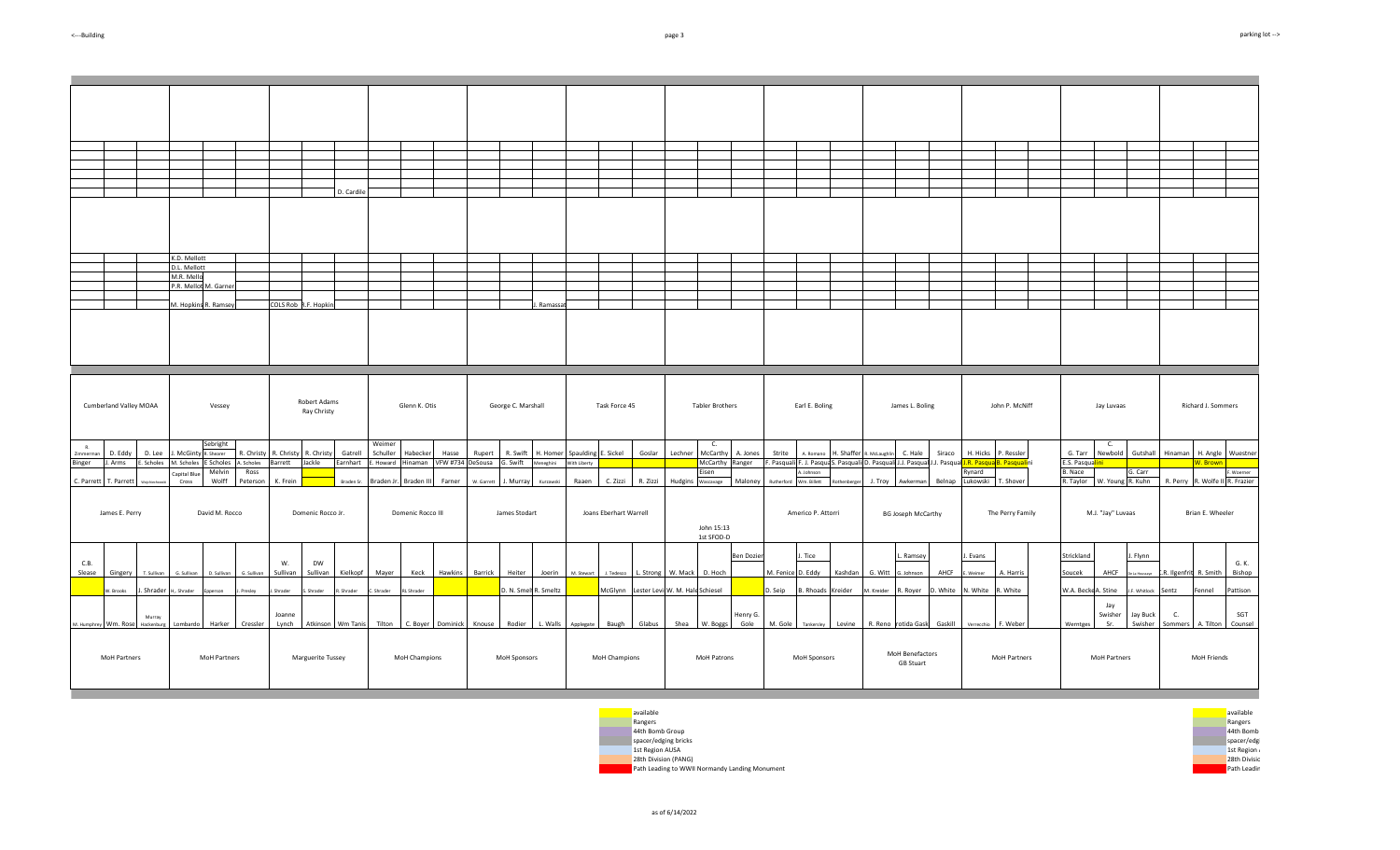|                                              |                                                                                                        |                                                   |                                                                    |                                                                                |                          |                                                                      | D.A. Soldan J. Pagnotta Walters S. W. Walters E. Wagner M. Emond, R. Molitor Joe Paska R. Schwartz. Hoffmaste                                            |                                       |                       |  |
|----------------------------------------------|--------------------------------------------------------------------------------------------------------|---------------------------------------------------|--------------------------------------------------------------------|--------------------------------------------------------------------------------|--------------------------|----------------------------------------------------------------------|----------------------------------------------------------------------------------------------------------------------------------------------------------|---------------------------------------|-----------------------|--|
|                                              |                                                                                                        |                                                   |                                                                    |                                                                                | R. Marriott              | J. Guyler S. Yurkiewic R. Stadler   L.E. Hoak B. SchoenwS.S. Norvick | R. Bumpus<br>E. Trostle                                                                                                                                  | C. J. Sabol H.W. SmithC.B. Merril     |                       |  |
|                                              |                                                                                                        |                                                   |                                                                    |                                                                                |                          |                                                                      |                                                                                                                                                          |                                       |                       |  |
|                                              |                                                                                                        |                                                   |                                                                    |                                                                                |                          |                                                                      | G. Moreno J.A. Bonin J. R. Saylor R. Hendrick B. Buehrig W. BradishL. Pederser C. Trostle R. J. Brown D. Shank B.G. Taylor                               |                                       |                       |  |
|                                              |                                                                                                        |                                                   |                                                                    |                                                                                |                          |                                                                      |                                                                                                                                                          |                                       |                       |  |
|                                              |                                                                                                        |                                                   |                                                                    |                                                                                |                          |                                                                      |                                                                                                                                                          |                                       |                       |  |
|                                              |                                                                                                        |                                                   |                                                                    |                                                                                |                          |                                                                      |                                                                                                                                                          |                                       |                       |  |
|                                              |                                                                                                        |                                                   |                                                                    |                                                                                |                          |                                                                      |                                                                                                                                                          |                                       |                       |  |
|                                              |                                                                                                        |                                                   |                                                                    |                                                                                |                          |                                                                      |                                                                                                                                                          |                                       |                       |  |
|                                              | D. Walker Susan Areb R.S. Eurbin J.J. Fagan                                                            |                                                   |                                                                    |                                                                                |                          |                                                                      |                                                                                                                                                          | W. Hulkkonen                          |                       |  |
|                                              | D. Monken S. Arebiter L.J. Nawoth L. Fagan                                                             | W.K. VonIderstine                                 |                                                                    |                                                                                |                          |                                                                      |                                                                                                                                                          | E.A. West                             |                       |  |
| M.C. Ivie                                    | C. Monken F. Arebiter B.L. Fagan V. Fagan                                                              | W.B. VonIderstine                                 |                                                                    |                                                                                |                          |                                                                      |                                                                                                                                                          | R.F. Baker                            |                       |  |
| E.C. Ivie                                    | G. Monken P.N. Edwar A.V. Fagan J.P. Fagan<br>H.R. Taylor E. Treasure H.N. Edwar T.F. Fagan P.J. Fagan | <b>B. McCrady</b><br>M. Fagan                     |                                                                    |                                                                                |                          |                                                                      |                                                                                                                                                          | In Loving Memory                      |                       |  |
| C.F. Kriede I. Morris                        | A.G. Fagan T.F. Fagan P. Fagan                                                                         | W. Newton                                         |                                                                    |                                                                                |                          |                                                                      |                                                                                                                                                          | M. KolassaL4th Finance                |                       |  |
|                                              |                                                                                                        |                                                   |                                                                    |                                                                                |                          |                                                                      |                                                                                                                                                          |                                       |                       |  |
|                                              |                                                                                                        |                                                   |                                                                    |                                                                                |                          |                                                                      |                                                                                                                                                          |                                       |                       |  |
|                                              |                                                                                                        |                                                   |                                                                    |                                                                                |                          |                                                                      |                                                                                                                                                          |                                       |                       |  |
|                                              |                                                                                                        |                                                   |                                                                    |                                                                                |                          |                                                                      |                                                                                                                                                          |                                       |                       |  |
|                                              |                                                                                                        |                                                   |                                                                    |                                                                                |                          |                                                                      |                                                                                                                                                          |                                       |                       |  |
|                                              |                                                                                                        | lamp post 2                                       |                                                                    |                                                                                |                          |                                                                      |                                                                                                                                                          |                                       |                       |  |
|                                              |                                                                                                        |                                                   |                                                                    |                                                                                |                          |                                                                      |                                                                                                                                                          |                                       |                       |  |
|                                              |                                                                                                        |                                                   |                                                                    |                                                                                |                          |                                                                      |                                                                                                                                                          |                                       |                       |  |
| Roland and Dolores Fenton                    | Benadom                                                                                                |                                                   | John Gibson                                                        | R. Paul Kay                                                                    | Griffin Goodman          | W Tom Holmes Jr                                                      | Edward L Mirkin                                                                                                                                          | Spencer S. Hunn                       |                       |  |
|                                              |                                                                                                        |                                                   | 44th Bomb Group                                                    |                                                                                |                          |                                                                      |                                                                                                                                                          |                                       |                       |  |
|                                              |                                                                                                        |                                                   |                                                                    |                                                                                |                          |                                                                      |                                                                                                                                                          |                                       |                       |  |
|                                              |                                                                                                        | J.C. MacAtte                                      |                                                                    |                                                                                |                          |                                                                      |                                                                                                                                                          |                                       |                       |  |
| HW Daniels R.C. Gaskill<br>Sr.<br>VVA Post 1 | A. Bonin<br>A. Garza                                                                                   | Stott                                             | E. P. Gaskill Hagenbuch                                            |                                                                                | P. Kay                   |                                                                      | J. H.<br>Lovett                                                                                                                                          | J. H.<br>Lovett<br>D. Eddy F. Heffron | Dennison<br>A.W.      |  |
| D. Pece<br>P. Kramer HW Daniels              | D. Gavman<br>S. Connors<br>L.N. Kinney                                                                 | M. Deiuliis<br>M&C<br>W. J. Myers<br>M&B Sullivan | Wensvel Minter<br>Escriva                                          | O. Richardsn R. Becker Scorpio Bartley Spagnola D. Bernstein                   | Mastradone               | F. Bartley R. Lynch C. Clark S. Dobbs J. E. Clark                    | G. Lovett                                                                                                                                                | G. Lovett<br>H. Houtz                 | .Thomas               |  |
| Rhineland                                    | R. W.<br>Horn<br>L. Prough                                                                             | <b>OCS 68-67</b>                                  | Billeter                                                           |                                                                                |                          |                                                                      |                                                                                                                                                          | C. Moss<br>T. F.                      | H. Tussey             |  |
| M. Henry<br>I. Sterling                      | Drummer D. Cole<br>Mohler                                                                              | RA Kiel<br>R. Bruce CW5 McAuley                   | I. Bolton R.O. Reed Tenosky                                        | Springer R. Owen C. Roberts                                                    | w. weant Spagnola Terwey | D. Drake A. Bartsch<br>R. Swegel                                     | R.J. Hruby T.L. Smith W. Snyder                                                                                                                          | M Tucker<br>Alexander                 | <b>SPC Storts</b>     |  |
|                                              |                                                                                                        |                                                   |                                                                    |                                                                                |                          |                                                                      |                                                                                                                                                          |                                       |                       |  |
|                                              |                                                                                                        |                                                   |                                                                    |                                                                                |                          |                                                                      |                                                                                                                                                          |                                       |                       |  |
| Nathan Woodruff                              | Charles S. Moody, Jr.                                                                                  |                                                   | Edward Mikoloski                                                   | Perry A. Morse                                                                 | Charles F. Hughes        | Ruth W D-Morse                                                       | Webb Todd                                                                                                                                                | Leon W. Johnson                       | Jack Ostenson         |  |
|                                              |                                                                                                        |                                                   |                                                                    |                                                                                |                          |                                                                      |                                                                                                                                                          |                                       |                       |  |
|                                              |                                                                                                        |                                                   |                                                                    |                                                                                |                          |                                                                      |                                                                                                                                                          |                                       |                       |  |
|                                              |                                                                                                        |                                                   |                                                                    |                                                                                |                          |                                                                      |                                                                                                                                                          |                                       |                       |  |
| J. Cassatt                                   | . R. Drummer                                                                                           | . Stewart<br>H.D. Stewart                         | D. Isaacs                                                          |                                                                                |                          |                                                                      |                                                                                                                                                          |                                       |                       |  |
| Oregan Military Schweiter                    | AHCF<br>Hazlett Kielkop A. Akers                                                                       | Stewart                                           | 2nd Major<br>Heffron 0. Hamilton<br>Port<br>Caine                  |                                                                                |                          |                                                                      | Nils Peders Pedersen Garrard Lafleur N. Gunter A. Leibner E. Foster B. Grau M. Feinstein R. Peterson O. Taylor D. Hart G. Hulpiau E. Blanchard W. Morton |                                       |                       |  |
|                                              |                                                                                                        |                                                   |                                                                    |                                                                                |                          |                                                                      |                                                                                                                                                          |                                       |                       |  |
| R. Altman<br>Panza<br><b>MG Linde</b>        | McCauslin                                                                                              |                                                   | W.S. Graf T.L. Lyons T.G. Lyons Meleski P.E. Spillma P.E. Spillman |                                                                                |                          |                                                                      |                                                                                                                                                          |                                       | AL #594<br>Kiser      |  |
|                                              |                                                                                                        |                                                   |                                                                    |                                                                                |                          |                                                                      |                                                                                                                                                          |                                       |                       |  |
| J.R.                                         | P.                                                                                                     |                                                   | George C.                                                          |                                                                                |                          | C.                                                                   |                                                                                                                                                          | D.<br>W.                              |                       |  |
| Nothdufet G. King<br>Howard                  | E. Toth                                                                                                | J. I. Imler Lawrence J. Arnette Tendam Broyles    |                                                                    | Marshall Serpico G.R. Akam J. Shaffer AL #223 Croft A. Bartsch MJ Cole Petkoff |                          | Bengston<br>Rosenberg<br>ehnhausen                                   | U.Harvel S. Reed D. Fahey                                                                                                                                | C. Tilton Williams<br>Warner          | J. Clark Sr. T. Carns |  |
|                                              |                                                                                                        |                                                   |                                                                    |                                                                                |                          |                                                                      |                                                                                                                                                          |                                       |                       |  |
|                                              |                                                                                                        |                                                   |                                                                    |                                                                                |                          |                                                                      |                                                                                                                                                          |                                       |                       |  |
| MoH Associates                               | MoH Sponsors                                                                                           |                                                   | Robert Lehnhausen                                                  | Roy Owen                                                                       | Gerald Folsom            | George A. Washburn                                                   | Arthur Hand                                                                                                                                              | C Will Lundy                          | Norman C. Kiefer      |  |
|                                              |                                                                                                        |                                                   |                                                                    |                                                                                |                          |                                                                      |                                                                                                                                                          |                                       |                       |  |
|                                              |                                                                                                        |                                                   |                                                                    |                                                                                |                          |                                                                      |                                                                                                                                                          |                                       |                       |  |
|                                              |                                                                                                        |                                                   |                                                                    |                                                                                |                          |                                                                      |                                                                                                                                                          |                                       |                       |  |

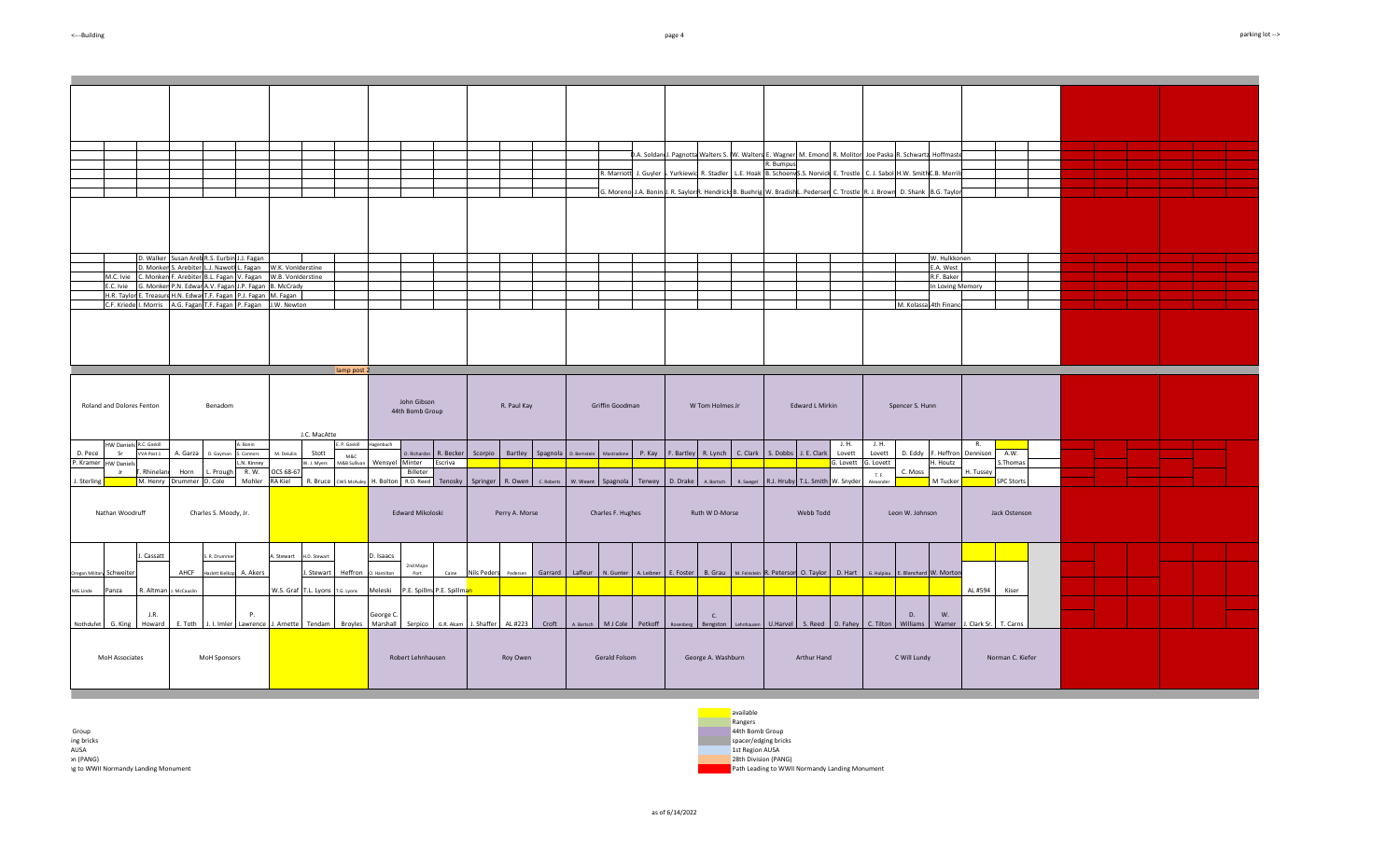| parking lot |
|-------------|
|-------------|

|                                                                                                                                                                                                                             | I. B. Noon<br>R. F. Dion<br>. Berklite<br>G. Glessnert, M. Munde<br>V.L. Bowkei, D. Kennec                                                                                                                                           |                                                                                                                                                                                                                                                                                                                                                         | D. Darrow<br>G. Darrow                                                                                                                                                                                                                                                                                                                                                                                                                                                                                                                                                    |                                                                                                                                                                                                                                                                                                                                                                                                                                                                                                                                                       |
|-----------------------------------------------------------------------------------------------------------------------------------------------------------------------------------------------------------------------------|--------------------------------------------------------------------------------------------------------------------------------------------------------------------------------------------------------------------------------------|---------------------------------------------------------------------------------------------------------------------------------------------------------------------------------------------------------------------------------------------------------------------------------------------------------------------------------------------------------|---------------------------------------------------------------------------------------------------------------------------------------------------------------------------------------------------------------------------------------------------------------------------------------------------------------------------------------------------------------------------------------------------------------------------------------------------------------------------------------------------------------------------------------------------------------------------|-------------------------------------------------------------------------------------------------------------------------------------------------------------------------------------------------------------------------------------------------------------------------------------------------------------------------------------------------------------------------------------------------------------------------------------------------------------------------------------------------------------------------------------------------------|
| George C. Long                                                                                                                                                                                                              | Reynolds                                                                                                                                                                                                                             | Kumler Brothers<br>Reynolds                                                                                                                                                                                                                                                                                                                             | lamp post 1                                                                                                                                                                                                                                                                                                                                                                                                                                                                                                                                                               |                                                                                                                                                                                                                                                                                                                                                                                                                                                                                                                                                       |
| D. Holliday<br>Tom<br>D. Fleegal<br>Walck<br>E. Levausser<br>E.B. Jones<br>A.<br>C. Elliott<br>Rodgers R. Moyer E. Moyer<br>/ No One<br>Fort Dix<br>lendrickse<br>Reynolds<br>R. Brough<br>Picatinm<br>Delaware<br>Minutema | Granger<br>Porter<br>Porter Jr<br>Porter III<br>D. Levausse<br>Rohrer<br>Brosky<br>Robert<br>St. Cyr<br>Black<br>Zinckgraf Eisaman<br>Bilko<br>Blacklede<br>Monmout<br>American Legion Post #674<br>Northern NJ Mass Bay             | Fern<br>G.P. George<br>Silas<br>Kumler<br>Ira Lowe<br>. Kumler D.H. Mowery<br>Copeland<br>3th Airborn<br>W.<br>. Best<br>L. Craine<br>Gary<br>Assn<br>Stafford<br>D. Weiser McAllister<br>Bert<br>B.D. Craine W.W. Tritt wagonhurst<br>Williams<br>L Stafford<br>Leroy<br>Ripley<br>Reynolds<br>American Legion Post #109<br>L Kelly<br>C. L.<br>Kelley | Ruh<br>Starsinic Wilkinson<br>Gerald<br>Wm<br>Dan<br>P.A. Morse Louis Hieb<br>Morinelli<br>George<br>Amundsen<br>Morris<br>Wertz<br>McCausland<br>W.C.<br>Wilkinson<br>Herbert<br>Thomas<br>Lamaine<br>. Ross<br>Short<br>Delisanti R.A. White<br>Daly<br>Payne<br>Carla<br>Moses<br>DeFreytas<br>Hanifin<br>. Clarke<br>Fisher<br>W.C. Ross<br>Kops<br>onnolly<br>Arrington Bramhall<br>D. Clark<br>i. Wood<br>AMVETS<br>Edward<br>Devere<br>#234 Aux<br>Charles Moody<br>The Petty Bros<br>McGaw<br>Young<br>AL Post<br>AMVETS<br>D. Shaffer<br>E. Grove<br>#85<br>#126 | J. O'Boyle B. Miller<br>Emanuel<br>Edward<br>R. Wimer P.H. Terry<br>R. Wolf<br>J. irvin<br>Bigler<br>Bigler<br>A. Piotti<br>W.A. Sims Nilliam Sim<br>Boslet<br>C & B Wing C. O'Brien L.B. Farling<br>. Dickey<br>Earl L.<br>Earl<br>Ruth<br>Thomas<br>F. Fischer<br>Michael<br>Schorpp<br>T. Piotti<br>Arthur Lee<br>Tom<br>C.K. Hamr<br>Schorpp II<br>Crownover<br>Crownover<br>Pat Dunn W.D. Costi American E Bradshaw<br>R. Swartz Waddle<br>J. Knapp R.E.Murray J. Capone<br>Murphy<br>Leeper<br>US Army Warrant Officer<br><b>Historical Fdn</b> |
| Cap Dis<br>West<br><b>NY</b><br>Point<br>Carlisle<br><b>Barracks</b><br>Ethan<br>Granite<br>Delaware<br>Allen<br>State                                                                                                      | Statue of<br>Fort Drum<br>Liberty<br>R. D. Mitchell<br>L.S.<br>Drnevich Owens<br>E.F.<br>Jacobs<br>Keystone Tobyhanna<br>Fort Pitt<br>Joshua<br>G. Butler<br>J. B.<br>Rhode<br>Chamberl<br>CT<br>Island<br>ain<br>Dunlap<br>10 Sem 9 | R. Eatman Jaczinski<br>Bartheld Embrey<br>Horace<br>Motil<br>C. Rotzien<br>D. Knight<br>Schiller<br>Li-Sheng<br>Brooks<br>A. Potts<br>D. Funk<br>Inhnson<br>A. W.<br>G.<br>Charles<br>Karhohs Marinutz Downey<br>Webb<br>Jones<br>Vargo<br>Wm.<br>s. Walsh<br>Biegen<br>Jussel                                                                          | : Wheeler D. Frazer<br>Brosky<br>3. Wheeler<br>Oliver<br>Stidham<br>F. Masland III Medics<br>AMVETS<br>Carpenters<br>#136<br>iliberti<br>Hengeveld J. Sarnoski<br>Hamilton<br>Union<br>Mark<br>Eric Ball<br>E. Fawver<br>Feince<br>I. Bricker<br>. Stewart<br>. Ramsey<br>D.M.<br>Kidwell<br>R.D. Foster D. Winter G. Palao<br>Johnson<br>G. Stees<br>28th ID                                                                                                                                                                                                             | Luther F.<br>P. Lauer, Jr Nowowiejs C.G. Hilsky S. Bazanji<br>Staub<br>J. Ferry<br>P. Lauer<br>. Sohn<br>N <sub>1</sub><br>Roy T<br>tichard<br>28th Div Kafkalas<br>R.H. Breon W. E. Horn Rudolph<br>Conley<br>Reynolds<br>Gray<br>Michael<br>Jerry M<br>Roy E<br>Jeremy<br>Heath<br>Stets<br>Stets<br>Palermo<br>Conley<br>A. Bentz<br>Francsek<br>Davis<br>Paul<br>J.P. Malone W. Haydt<br>Zeigler<br>Patrick<br>Earl<br>Marvin<br>Robert<br>Conticell<br>Ed Foltz<br>Keller<br>Powell<br>Schenker<br>Spann<br>28th ID<br>Anzio<br>S. G. King       |
| Michael Jugan Jr                                                                                                                                                                                                            | Reynolds                                                                                                                                                                                                                             | American Legion Post #46<br>Reynolds                                                                                                                                                                                                                                                                                                                    | Elmer H. Rosentreter                                                                                                                                                                                                                                                                                                                                                                                                                                                                                                                                                      | Morris F. Snyder<br>Alywn King<br>Grace King                                                                                                                                                                                                                                                                                                                                                                                                                                                                                                          |